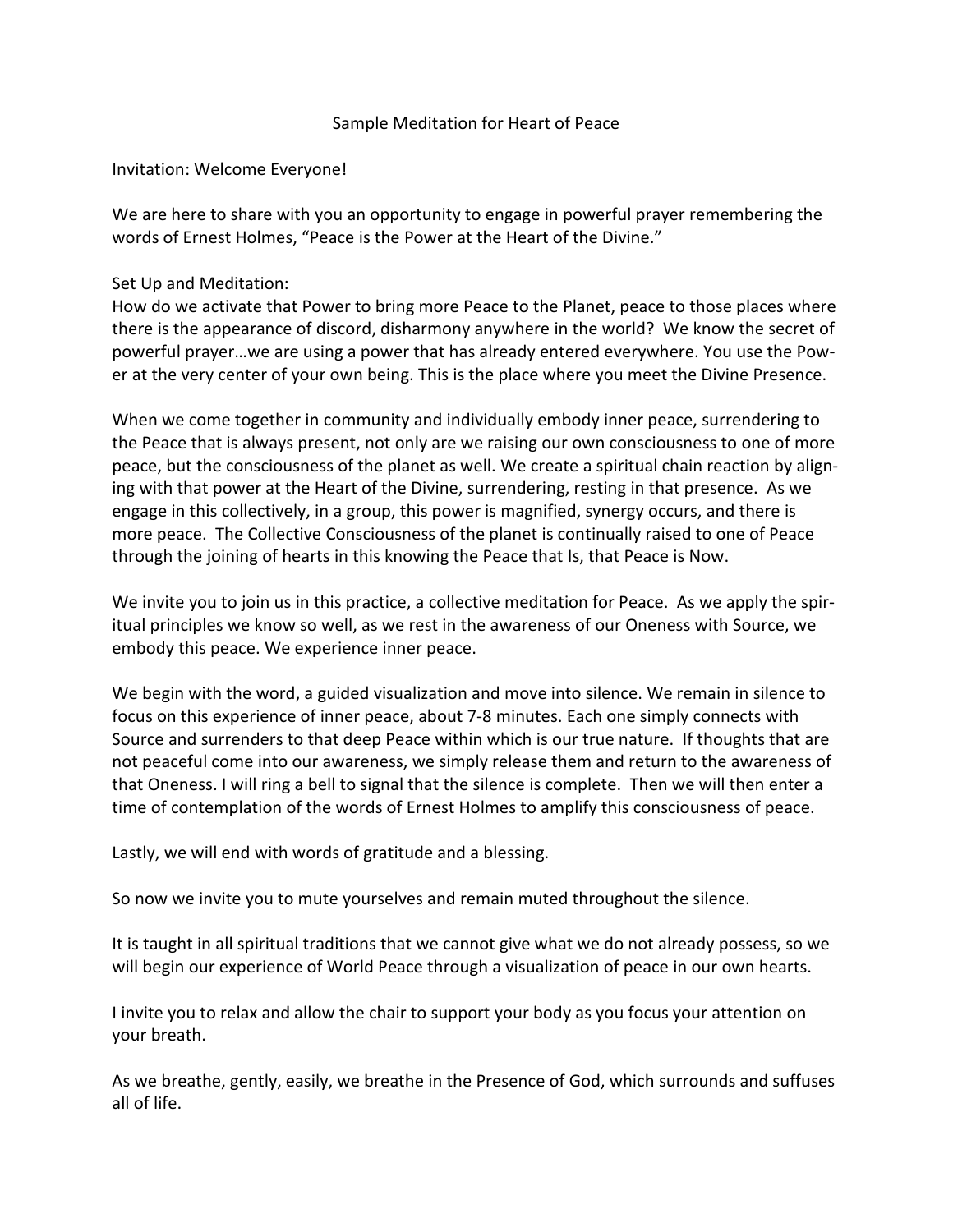As we breathe out, we release tension and external concerns. Relaxing into the Oneness which saturates our very essence, we fully experience the God-Self, recognizing that fear, anxiety, discord, and conflict lose all meaning.

Continuing to breathe gently and deeply, we breathe in the atmosphere of love that is created by our presence here together.

As we breathe out, we release the illusion of separation and feel our Oneness with the Divine.

We are, individually and collectively, the Heart of peace, glowing with love and compassion for all life.

We are one Mind intending one outcome, peace for all life.

We now move into silence, stillness to embody this inner peace. When anything that is not peace enter your thoughts, simply recognize it and let it go and move back to that experience of peace, the peace which rests at the heart of the divine. Rest in the peace that is. Take a deep breath and rest in that peace.

*Ring the chime/bell to begin*

*Close the silence with the bell after 8 minutes.*

## **Peace of Mind Reading**

### (From**: Ernest Holmes, a Treatment for Peace of Mind**

### SOM 264.3 – 265.2)

We cannot be in peace until we know that the Spirit is the only cause, medium and effect in our lives. There is no past, present and future to It. …The mind must come to know and to realize all these truths if it is to have real and lasting peace. …

"Be still and know that I am God. … I am the Principle of Peace within me. I am the manifestation of Love within me. My mind is poised in peace and beauty. All sense of fear or doubt is gone. I rest in calm trust and rely on the Law of Spirit to bring good into my experience.

"I contend with none, argue with none, and am filled with wonderful peace and light. There is no uncertainty about my future and no fear as a result of my past. I live in an eternal Now which is filled with good alone. Goodness and beauty follow me. Peace and joy accompany me. Happiness and wholeness fill my entire being with the realization of love and perfection.

"…This inner mind of mine is now Divine and complete. It has no worries and no fears. It is whole, complete and satisfied. …God is in all, over all, and through all.